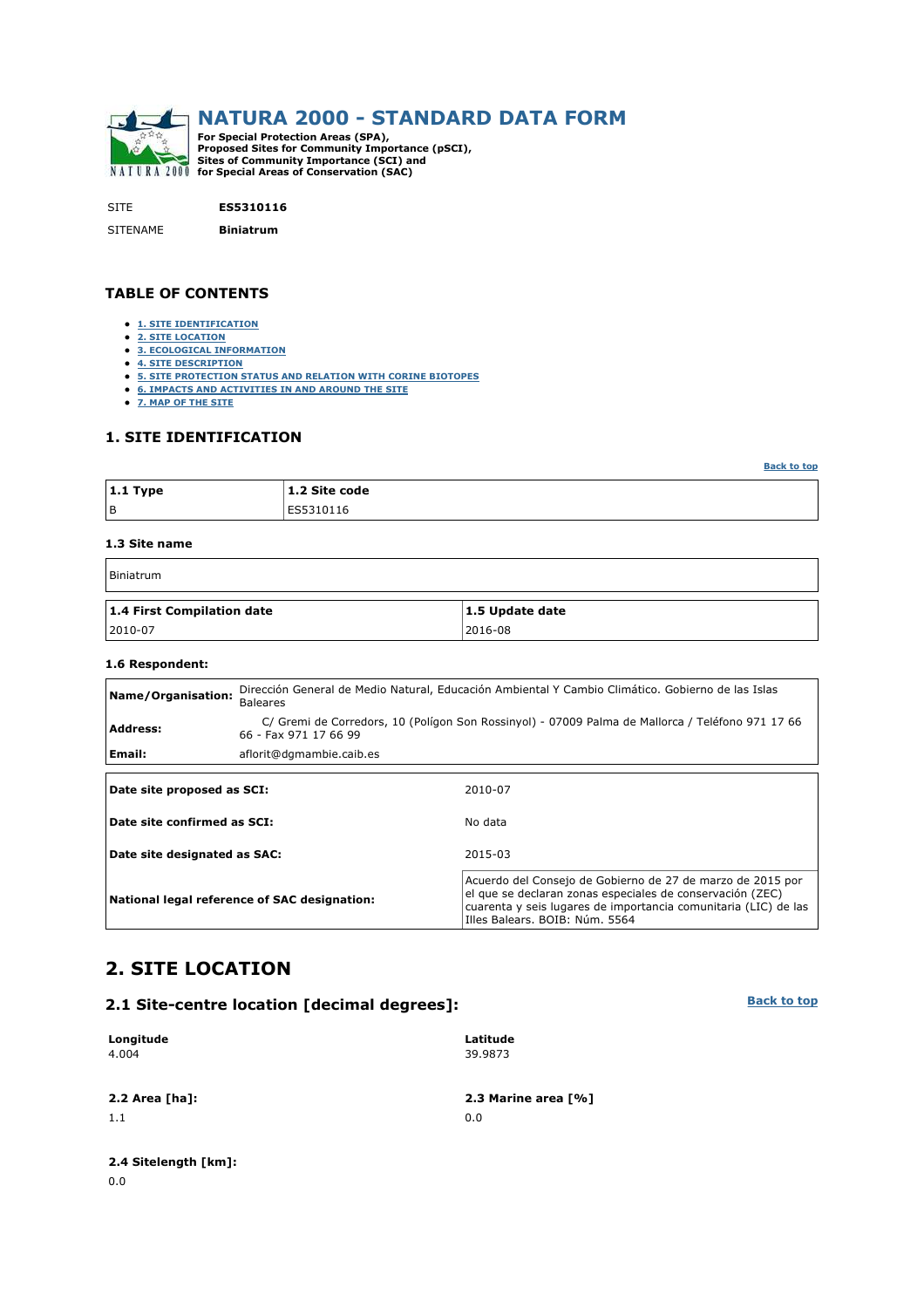### **2.5 Administrative region code and name**

| <b>NUTS level 2 code</b> | <b>Region Name</b> |
|--------------------------|--------------------|
| ES53                     | Illes Balears      |

## **2.6 Biogeographical Region(s)**

Mediterranean (100.0

# **3. ECOLOGICAL INFORMATION**

#### **3.1 Habitat types present on the site and assessment for them**

**Back to top**

| <b>Annex I Habitat types</b>                               |  |  |                            |      | <b>Site assessment</b> |                  |                                   |                     |        |  |  |
|------------------------------------------------------------|--|--|----------------------------|------|------------------------|------------------|-----------------------------------|---------------------|--------|--|--|
| $PF \, \parallel \, NP \parallel \, Cover \, [ha]$<br>Code |  |  | Cave<br>[number]   quality | Data | A B C D                | A B C            |                                   |                     |        |  |  |
|                                                            |  |  |                            |      |                        | Representativity | <b>Relative</b><br><b>Surface</b> | <b>Conservation</b> | Global |  |  |
| 3170H                                                      |  |  | 0.011000000000000001       |      |                        |                  | C                                 | B                   | B      |  |  |
| 6220H                                                      |  |  | 0.11                       |      |                        |                  | C                                 | A                   | A      |  |  |
| 9340 <sub>fl</sub>                                         |  |  | 0.55                       |      |                        | D                |                                   |                     |        |  |  |

**PF: for the habitat types that can have a non-priority as well as a priority form (6210, 7130, 9430) enter "X" in the column PF to indicate the priority form.** 

**NP: in case that a habitat type no longer exists in the site enter: x (optional) Cover: decimal values can be entered** 

**Caves: for habitat types 8310, 8330 (caves) enter the number of caves if estimated surface is not available.** 

**Data quality: G = 'Good' (e.g. based on surveys); M = 'Moderate' (e.g. based on partial data with some extrapolation); P = 'Poor' (e.g. rough estimation)** 

## **3.2 Species referred to in Article 4 of Directive 2009/147/EC and listed in Annex II of Directive 92/43/EEC and site evaluation for them**

| <b>Species</b> |      |                                  | Population in the site |           |             |             |     | <b>Site assessment</b> |         |                 |                   |       |              |       |
|----------------|------|----------------------------------|------------------------|-----------|-------------|-------------|-----|------------------------|---------|-----------------|-------------------|-------|--------------|-------|
| Group          | Code | <b>Scientific</b><br><b>Name</b> | S                      | <b>NP</b> | <b>Type</b> | <b>Size</b> |     | Unit                   | Cat.    | Data<br>quality | $A B C D$ $A B C$ |       |              |       |
|                |      |                                  |                        |           |             | Min         | Max |                        | C R V P |                 | Pop.              | Cons. | Isol.        | Glob. |
| В              | A247 | <b>Alauda arvensis</b>           |                        |           | c           |             |     |                        | C       |                 | D                 |       |              |       |
| B              | A247 | <b>Alauda arvensis</b>           |                        |           | W           |             |     |                        | C       |                 | D                 |       |              |       |
| B              | A110 | <b>Alectoris rufa</b>            |                        |           | p           |             |     |                        | C       |                 | C                 |       |              |       |
| B              | A255 | <b>Anthus</b><br>campestris      |                        |           | r           | 1           | 5   | p                      |         | G               | $\mathsf{C}$      | B     | B            | B     |
| B              | A257 | <b>Anthus pratensis</b>          |                        |           | W           |             |     |                        | C       |                 | D                 |       |              |       |
| B              | A257 | <b>Anthus pratensis</b>          |                        |           | c           |             |     |                        | C       |                 | D                 |       |              |       |
| B              | A133 | <b>Burhinus</b><br>oedicnemus    |                        |           | p           |             |     |                        | C       |                 | $\overline{C}$    | A     | C            | A     |
| B              | A206 | <b>Columba livia</b>             |                        |           | p           |             |     |                        | C       |                 | $\mathsf{C}$      | B     | $\mathsf{C}$ | B     |
| B              | A214 | <b>Otus scops</b>                |                        |           | p           |             |     |                        | C       |                 | $\overline{C}$    |       |              |       |
| B              | A210 | <b>Streptopelia</b><br>turtur    |                        |           | c           |             |     |                        | C       |                 | $\mathsf{C}$      | B     | C            | B     |
| B              | A210 | <b>Streptopelia</b><br>turtur    |                        |           | r           |             |     |                        | P       |                 | $\overline{C}$    | B     | C            | B     |
| B              | A311 | Sylvia atricapilla               |                        |           | c           |             |     |                        | C       |                 | $\mathsf{C}$      |       |              |       |
| B              | A311 | Sylvia atricapilla               |                        |           | W           |             |     |                        | C       |                 | $\overline{C}$    |       |              |       |
| R              | 1217 | <b>Testudo hermanni</b>          |                        |           | p           |             |     |                        | C       |                 | $\mathsf{C}$      | B     | $\mathsf{C}$ | B     |
| B              | A213 | <b>Tyto alba</b>                 |                        |           | p           |             |     |                        | P       |                 | C                 | B     | $\mathsf{C}$ | B     |
| B              | A232 | <b>Upupa epops</b>               |                        |           | p           |             |     |                        | C       |                 | $\mathsf{C}$      |       |              |       |
|                |      |                                  |                        |           |             |             |     |                        |         |                 |                   |       |              |       |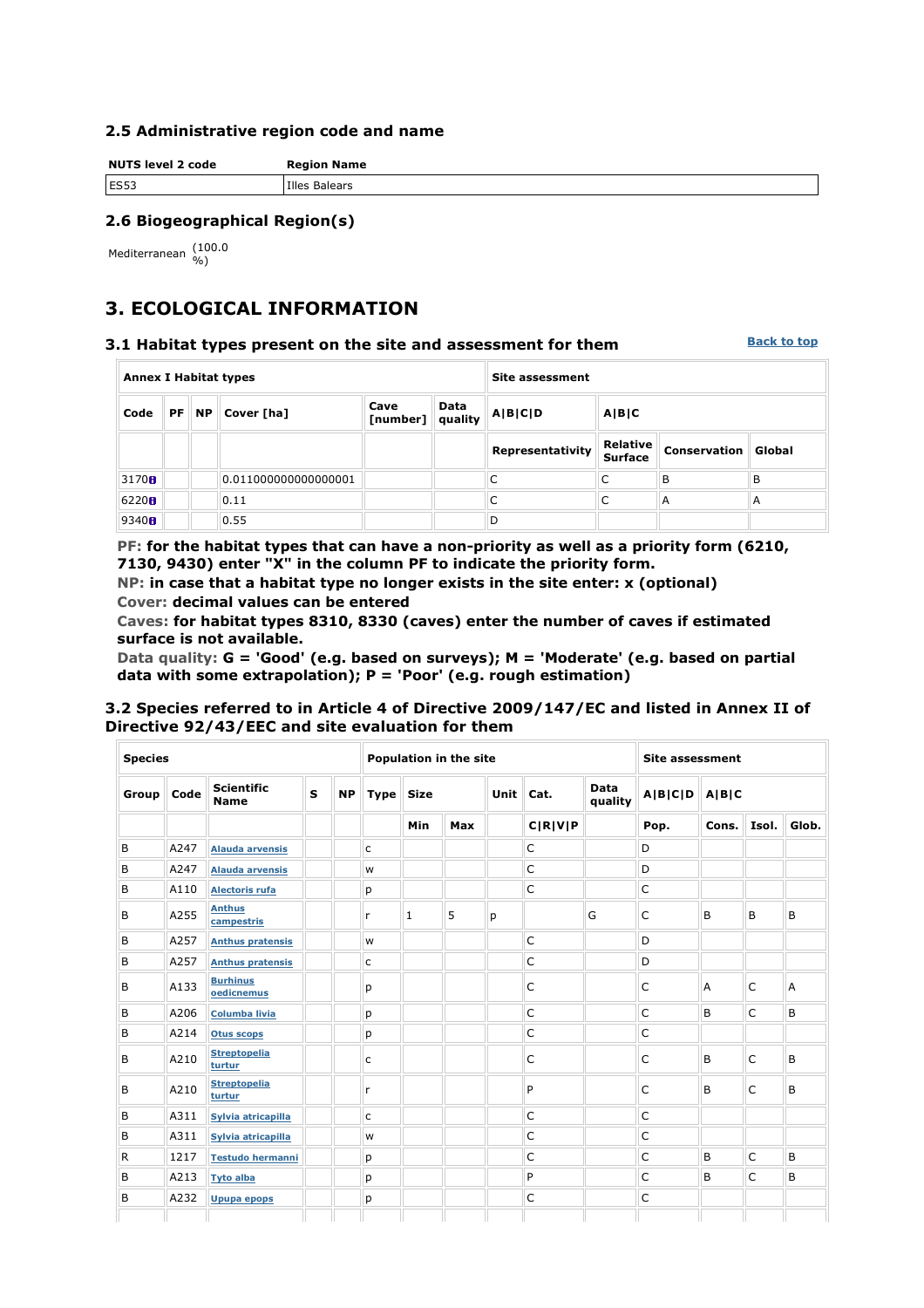| в        | 0.222<br>AZ32  | anons |          |  |  |  |  |  |
|----------|----------------|-------|----------|--|--|--|--|--|
| в<br>- ப | 0.222<br>™AZ3∡ |       | <b>M</b> |  |  |  |  |  |

**Group: A = Amphibians, B = Birds, F = Fish, I = Invertebrates, M = Mammals, P = Plants, R = Reptiles** 

**S: in case that the data on species are sensitive and therefore have to be blocked for any public access enter: yes** 

**NP: in case that a species is no longer present in the site enter: x (optional) Type: p = permanent, r = reproducing, c = concentration, w = wintering (for plant and non-migratory species use permanent)** 

**Unit: i = individuals, p = pairs or other units according to the Standard list of population units and codes in accordance with Article 12 and 17 reporting (see reference portal) Abundance categories (Cat.): C = common, R = rare, V = very rare, P = present - to fill if** 

**data are deficient (DD) or in addition to population size information Data quality: G = 'Good' (e.g. based on surveys); M = 'Moderate' (e.g. based on partial data with some extrapolation); P = 'Poor' (e.g. rough estimation); VP = 'Very poor' (use this category only, if not even a rough estimation of the population size can be made, in this case the fields for population size can remain empty, but the field "Abundance categories" has to be filled in)** 

| <b>Species</b> |                                  |   |           |            | Population in the site |  |                          |                                |     | <b>Motivation</b>       |   |   |                   |  |  |  |
|----------------|----------------------------------|---|-----------|------------|------------------------|--|--------------------------|--------------------------------|-----|-------------------------|---|---|-------------------|--|--|--|
| Group   CODE   | <b>Scientific</b><br><b>Name</b> | s | <b>NP</b> | Size       |                        |  | Unit $\vert$ Cat.        | <b>Species</b><br><b>Annex</b> |     | <b>Other categories</b> |   |   |                   |  |  |  |
|                |                                  |   |           | <b>Min</b> | Max                    |  | C[ <b>R</b> ] <b>V</b> ] | <b>IV</b>                      | ∄ V | A                       | в | с | D                 |  |  |  |
| D              | <b>Limonium</b><br>companyonis   |   |           |            |                        |  |                          |                                |     |                         |   |   | $\checkmark$<br>∧ |  |  |  |

**3.3 Other important species of flora and fauna (optional)**

**Group: A = Amphibians, B = Birds, F = Fish, Fu = Fungi, I = Invertebrates, L = Lichens, M = Mammals, P = Plants, R = Reptiles** 

**CODE: for Birds, Annex IV and V species the code as provided in the reference portal should be used in addition to the scientific name** 

**S: in case that the data on species are sensitive and therefore have to be blocked for any public access enter: yes** 

**NP: in case that a species is no longer present in the site enter: x (optional) Unit: i = individuals, p = pairs or other units according to the standard list of population units and codes in accordance with Article 12 and 17 reporting, (see reference portal) Cat.: Abundance categories: C = common, R = rare, V = very rare, P = present Motivation categories: IV, V: Annex Species (Habitats Directive), A: National Red List data; B: Endemics; C: International Conventions; D: other reasons** 

# **4. SITE DESCRIPTION**

### **4.1 General site character**

**Back to top**

| <b>Habitat class</b> | % Cover |
|----------------------|---------|
| N12                  | 49.0    |
| N <sub>18</sub>      | 50.0    |
| N06                  | 1.0     |
| Total Habitat Cover  | 100     |

**Other Site Characteristics**

**El sitio incluye la cuenca de recepción de un estanque temporal mediterráneo. Se trata de un conjunto de tres pequeños estanques con una superfície total no superior a los 100m2, situados en lo alto de una colina. Los estanques se situan en el límite entre las tierras de cultivo y una franja de vegetación boscosa de encinar. La formación de los estanques puede deberse a la presencia de un hundimiento en una falla de materiales arcillosos silíceos. El alto contenido en sal de éstos favorece la presencia de plantas halófilas, a pesar de que la localidad se encuentra en el centro de la isla.**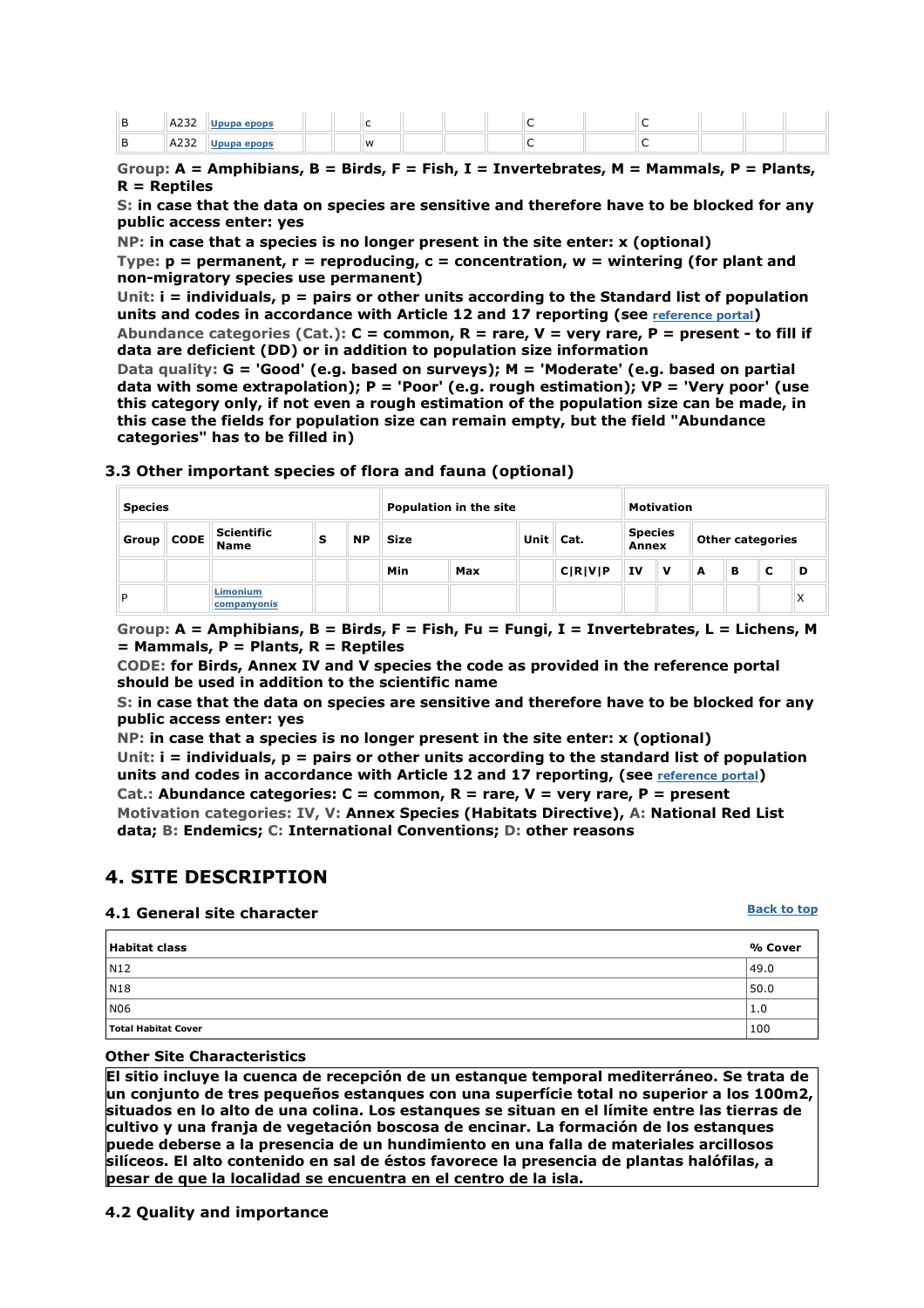**Además de su importancia como hábitat prioritario, este conjunto de estanques temporales tienen otros valores añadidos. Su ubicación, en la zona mas interior de la isla y en un punto elevado, lo hacen ideal como abrevadero para la fauna de la zona: aves rapaces como Milvus milvus o Neophron percnopterus (ambas presentes en la Directiva Aves y en el Catálogo Nacional de Especies Amenazadas, como en Peligro de Extinción y Vulnerable, respectivamente) o mamíferos como Atelerix algirus vagans y Martes martes minoriscensis, ésta última subespecie endémica de Menorca. Las particulares condiciones geológicas, especialmente por la presentcia de suelos salinos, favorecen la presencia de una riqueza florística poco habitual en la zona: Limonium campanyonis, Frankenia composita, Scirpus maritimus, Tamarix africana.**

## **4.3 Threats, pressures and activities with impacts on the site**

### **The most important impacts and activities with high effect on the site**

| Negative Impacts |                                    |                                   |                           |
|------------------|------------------------------------|-----------------------------------|---------------------------|
| <b>IRank</b>     | Threats and<br>pressures<br>[Code] | Pollution<br>(optional)<br>[code] | inside/outside<br>[i o b] |
|                  | A01                                |                                   |                           |
|                  | A04                                |                                   |                           |

| Positive Impacts |                                     |                                          |                           |
|------------------|-------------------------------------|------------------------------------------|---------------------------|
| Rank             | Activities,<br>management<br>[code] | Pollution<br>$ ($ optional $)$<br>[Code] | inside/outside<br>[i o b] |

**Rank: H = high, M = medium, L = low**

**Pollution: N = Nitrogen input, P = Phosphor/Phosphate input, A = Acid input/acidification, T = toxic inorganic chemicals, O = toxic organic chemicals, X = Mixed pollutions i = inside, o = outside, b = both** 

### **4.4 Ownership (optional)**

| Type                  |                       | $\lceil \% \rceil$ |
|-----------------------|-----------------------|--------------------|
|                       | National/Federal      | 0                  |
|                       |                       | 0                  |
|                       | Public State/Province | 0                  |
|                       | Any Public            | 0                  |
| Joint or Co-Ownership |                       | 0                  |
| <b>Private</b>        |                       | 100                |
| Unknown               |                       | 0                  |
| lsum                  |                       | 100                |

### **4.5 Documentation**

**Pretus J. Ll. 1990 Inventari de les zones humides de Menorca.Consell Insular de Menorca. (Informe inédito) Grillas, P., P. Gauthier, N. Yavercovski & C. Perennou. 2004. Mediterranean Temporary Pools (vol2). Station Biologique de la Tour du Valat. Le Sambuc, France. Fraga, P. 2008. Vascular Flora associated to Mediterranean Temporary pond on island of Minorca. Anuales del Jardín Botánico de Madrid. Vol 65 (2): 393-414 L. J. Palomo y J. Gisbert (eds.) 2002. Atlas de los Mamíferos terrestres de España. Dirección General de Conservación de la Naturaleza-SECEM-SECEMU. Madrid. Escandell, R.& Catchot, S. 1994. Els ocells de Menorca. GOB Menorca. Escandell, T. 1997. Atles dels ocells nidificants de Menorca. GOB Menorca**

# **5. SITE PROTECTION STATUS (optional)**

| 5.1 Designation types at national and regional level: |           |      |           |      | <b>Back to top</b> |
|-------------------------------------------------------|-----------|------|-----------|------|--------------------|
| Code                                                  | Cover [%] | Code | Cover [%] | Code | Cover [%]          |
| ES00                                                  | 100.0     |      |           |      |                    |
| designated at international level.                    |           |      |           |      |                    |

#### **designated at international level:**

| Type  | Site name                        | Type | Cover [%] |
|-------|----------------------------------|------|-----------|
| Other | l Reserva de Biosfera de Menorca |      | 100.0     |

### **5.3 Site designation (optional)**

**Toda la isla de Menorca está delcarada Reserva de Biosfera por el programa MAB de la UNESCO desde 1993.**

## **6. SITE MANAGEMENT**